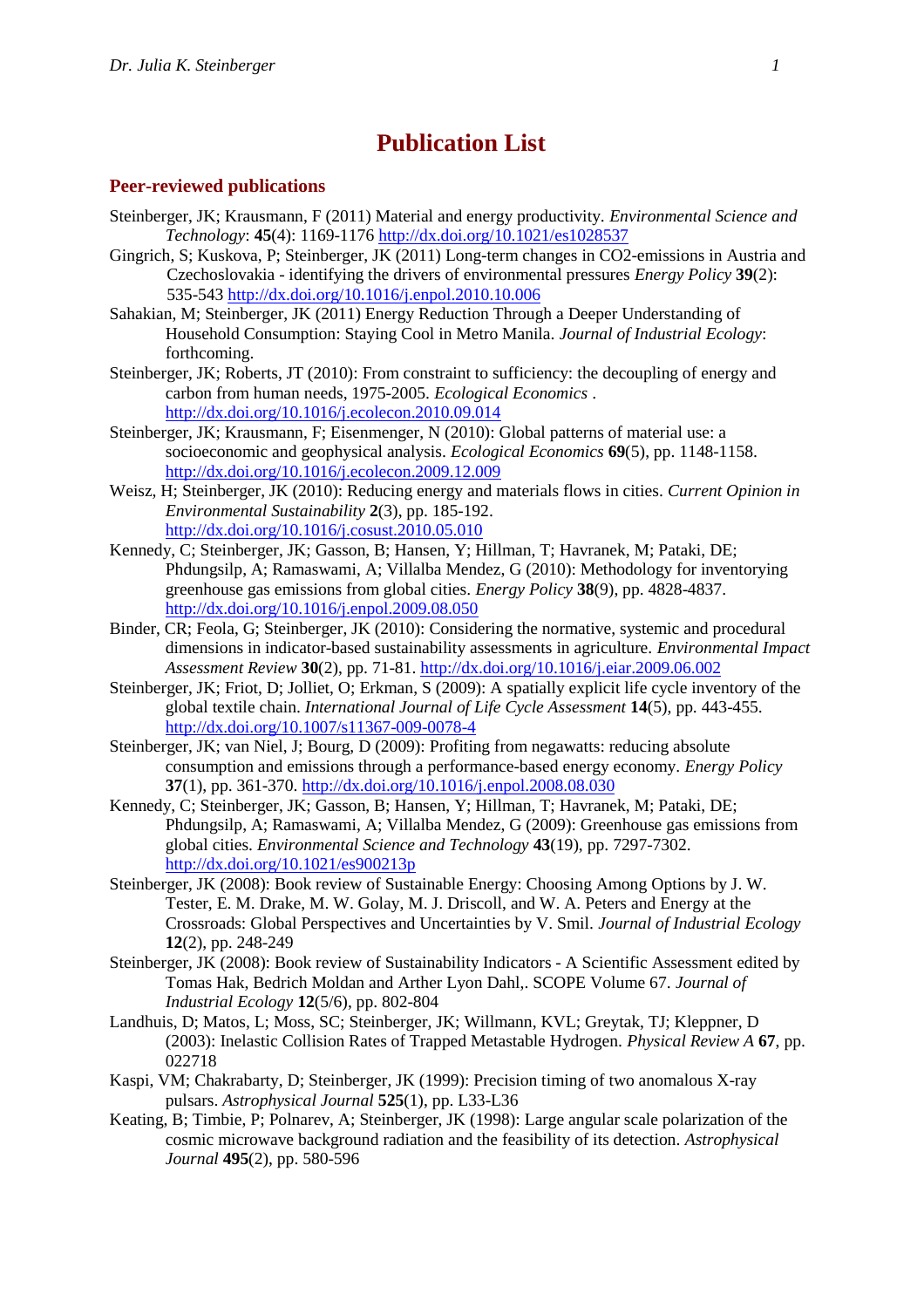## **Book chapters, conference proceedings, reports, PhD thesis**

- Wiedenhofer, D; Lenzen, M; Steinberger, JK (2011) Spatial and Socio-Economic Drivers of Direct and Indirect Household Energy Consumption in Australia. in Landscapes of Urban Consumption. Ed: P. W. Newton.
- Erb, K-H; Mayer, A; Krausmann, F; Lauk, C; Plutzar, Steinberger, JK; Haberl H (2011). The interrelations of future global bioenergy potentials, food demand and agricultural technology. Socioeconomic and environmental impacts of biofuels: Evidence from developing nations. Eds: A. Gasparatos and P. Stromberg. Cambridge, Cambridge University Press: forthcoming.
- Steinberger, JK; Krausmann, F (2010): What do economic resource productivities measure?, in: Proceedings of the International Society for Ecological Economics conference: Advancing sustainability in a time of crisis, 22-25 August 2010, Oldenburg - Bremen, Germany. 1-22.
- Fischer-Kowalski, M; Krausmann, F; Steinberger, JK; Ayres, RU (2010): Towards a low carbon society: Setting targets for a reduction of global resource use., in: Vienna: IFF Social Ecology, Social Ecology Working Paper , 1-37. http://www.uniklu.ac.at/socec/downloads/WP115\_web.pdf
- Erb, K-H; Haberl, H; Krausmann, F; Lauk, C; Plutzar, C; Steinberger, JK; Müller, C; Bondeau, A; Waha, K; Pollack, G (2009): Eating the planet: Feeding and fuelling the world sustainably, fairly and humanely - a scoping study. Report commissioned by Compassion in World Farming and Friends of the Earth, UK, in: Vienna, Potsdam: Institute of Social Ecology and PIK Potsdam, Social Ecology Working Paper , 1-132. http://www.uniklu.ac.at/socec/downloads/WP116\_WEB.pdf
- Blanc, I., Friot, D., Cabon, J., Mäenpää, I., Steinberger, J., Krausmann, F., Erb, K.-H., Tukker, A., Vercalsteren, A., and Van Hoof, V. (2009): *Evaluation of Environmental Accounting Methodologies for the assessment of global environmental impacts of traded goods and services. Report to SKEP.*
- Steinberger, JK; van Niel, J; Bourg, D (2008): Vers une économie fondée sur la performance énergétique. *La Revue Durable* (31), pp. 46-50
- Steinberger, JK; Friot, D; Jolliet, O; Erkman, S (2007): Location-specific global product LCI : a textile case study, in: Paper presented at the 3rd International Conference on Life Cycle Management, University of Zurich, 27-29 August 2007. Zürich:
- Steinberger, JK; Lassueur, T; Seal, T (2006): Evaluation des programmes d'action du Plan Directeur Cantonal de l'Energie 2001-2005. Report to the Canton of Geneva, IPTEH, University of Lausanne
- Currion, P and Steinberger, JK (2006): The Role of ICT in Crisis Management. In: *Faster and More United? - the debate about Europe's crisis response capacity*. European Commission, pp. 372-379.
- Stauffacher, D., Currion, P., Drake, W., and Steinberger, J.K. (2005): *Information and Communication Technology for Peace: the role of ICT in preventing, responding to and recovering from conflict*. New York: United Nations ICT Task Force.
- Steinberger, JK (2004): Progress towards high precision measurements on ultracold metastable hydrogen and trapping deuterium, Massachusetts Institute of Technology, Physics Department.

## **Conferences & Workshops**

|                     | November 2010: Presentations "Modelling infrastructure-driven energy demand" with Markus Heinz<br>and "Understanding energy and material productivity" with Fridolin Krausmann,<br>Conaccount-ISIE Asia-Pacific meeting, 7-9 Nov, Tokyo, Japan.                                                            |
|---------------------|------------------------------------------------------------------------------------------------------------------------------------------------------------------------------------------------------------------------------------------------------------------------------------------------------------|
| <b>August 2010:</b> | Presentation "What do resource productivities measure?" with Fridolin Krausmann,<br>International Society for Ecological Economics, 22-25 August 2010, Oldenburg -<br>Bremen, Germany.                                                                                                                     |
| June 2009:          | Presentation "Global patterns of material use: the impact of economic development,<br>population and technology on cross country differences of material consumption."<br>with Fridolin Krausmann and Nina Eisenmenger. International Society of Industrial<br>Ecology, Lisbon, Portugal, 21-24 June 2009. |